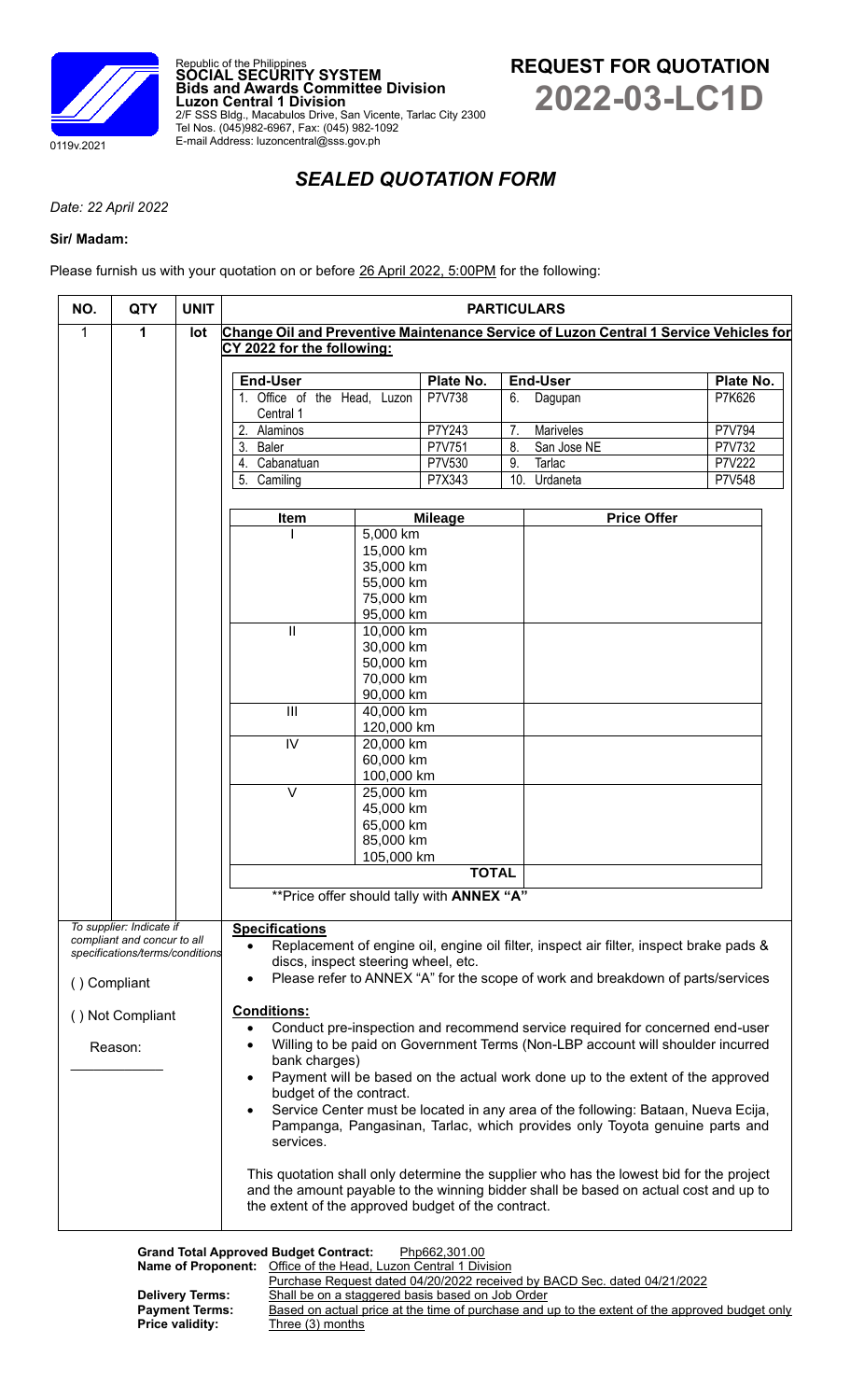## **NOTE/S:**

- 1) For canvass with an ABC of P 100,000.00 and above, the winning bidder is required to post a Performance Bond from receipt of Notice of Award equivalent to 5% Cash (Goods & Consulting Services) & 10% Cash (Infrastructure), Cashier's/ Manager's Check, Bank Guarantee/ Draft or 30% Surety Bond callable upon demand, of the contract price
- 2) Supplier shall be required to indicate his PhilGEPS Registration Number on the Request for Quotation form.
- 3) SSS shall withhold the applicable taxes from the amount payable in accordance with the BIR regulations.
- 4) Alternative offer shall not be allowed.
- 5) Quantity is subject to change but not to exceed the quantity in the approved PO/JO/LO.
- 6) Award shall be per "LOT BASIS".
- 7) Please accomplish the Request for Quotation (RFQ), sign and submit on or before the deadline to SSS Luzon Central 1 Division Office, 2nd Floor SSS Building, Macabulos Drive, San Vicente, Tarlac City.
- 8) For clarification of details, please contact Engr. Jacqueline P. Taruc at Luzon Central 1 Division, (045) 982-6967, or via email address tarucjp@sss/gov.ph.

#### **DOCUMENTARY REQUIREMENT:**

**Please submit the below-listed documents together with your quotation. (For previous/regular suppliers, submission of required documents is once a year only (for updating purposes). Copies of the following documents are required to be submitted prior to recommendation of award (evaluation of offer).**

- 1) \*Valid Mayor's / Business Permit
- 2) PhilGEPS Registration Number (Red Membership) or PhilGEPS Certificate (Platinum Membership)
- 3) Certificate of Registration whichever may be appropriate under existing laws of the Philippines;
	- a. Bureau of Domestic Trade & Industry (DTI) Sole Proprietorship
		- b. Incorporation Papers registered and approved by the Securities & Exchange Commission Partnership/Corporation
		- c. Philippine Contractors Accreditation Board License (PCAB) Contractors/Civil Works
	- d. Cooperative Development Authority (CDA) Cooperatives
- 4) BIR Certificate of Registration Form 2303
- 5) SSS ID Number (Employer/Self-Employed)
- 6) Latest Income/Busines Tax Return
- 7) \*Omnibus Sworn Statement (with Secretary's Certificate, if applicable)

*\*Per GPPB Resolution No. 09-2020, dated 7 May 2020, Expired Business or Mayor's permit with Official Receipt of renewal application and Unnotarized Omnibus Sworn Statement may be submitted for procurement activities during a State of Calamity, or implementation of community quarantine or similar restrictions subject to compliance therewith after award of contract but before payment.*

#### **GENERAL CONDITIONS OF THE CONTRACT:**

- 1. The Supplier shall deliver the goods in accordance with the description and quantity specifications of the Purchase Order/Job Order.
- 2. The Supplier shall deliver the goods within the period indicated in the Purchase Order. A penalty of 1/10 of 1% of the total amount of the items shall be imposed for every day of delay in delivery.
- 3. The Supplier shall deliver Goods/Services which must all be fresh stock, brand-new, unused, properly sealed, and which are not set to expire within two (2) years from date of delivery to SSS, if applicable.
- 4. The Supplier warrants that all the Goods/Services have no defect arising from design, materials, or workmanship or from any act or omission of the Supplier or the manufacturer that may develop under normal use of consumables, if applicable.
- 5. For Goods, the Supplier shall replace any defective item within twenty-four (24) hours from the time that it was notified by SSS of the defect. Defects detected only after the item is installed and used is covered by the replacement warranty which will be in effect for every item until its expiry date. Replacement of defective item shall have no cost to the SSS, if applicable.
- 6. In order to assure that manufacturing defects shall be corrected by the Supplier, a warranty security shall be required from the Supplier for a period of one (1) year. The obligation for the warranty shall be covered, at the Supplier's option, by either retention money in an amount equivalent to five percent (5%) of total purchase price, or a special bank guarantee equivalent to five percent (5%) of the total purchase price with validity period starting from the date of acceptance. The said amounts shall only be released after the lapse of the warranty period.
- 7. If the Supplier, having been notified, fails to remedy the defect(s) within the specified period, the SSS may proceed to take such remedial action as may be necessary, at the Supplier's risk and expense and without prejudice to any other rights which the SSS may have against the Supplier under these Terms and Conditions and under the applicable law.
- 8. The pricing of the Goods/Services shall be in Peso and inclusive of Twelve Percent (12%) Value-Added Tax (VAT).

## **SPECIAL CONDITIONS OF THE CONTRACT:**

- 1) **Confidentiality**. Neither party shall, without the prior written consent of the other, disclose or make available to any person, make public, or use directly or indirectly, except for the performance and implementation of the works, any confidential information acquired from an information holder in connection with the performance of this Agreement, unless: (i) the information is known to the disclosing party, as evidenced by its written records, prior to obtaining the same from the information holder and is not otherwise subject to disclosure restrictions on the disclosing party, (ii) the information is disclosed to the disclosing party by a third party who did not receive the same, directly or indirectly, from an information holder, and who has no obligation of secrecy with respect thereto, or (iii) required to be disclosed by law. The obligation of confidentiality by both parties, as provided herein, shall survive the termination of this Agreement.
- 2) **Merger and Consolidation.** In case of merger, consolidation or change of ownership of SUPPLIER with another company, it is the responsibility of the surviving company/consolidated company/acquiring entity to inform SSS of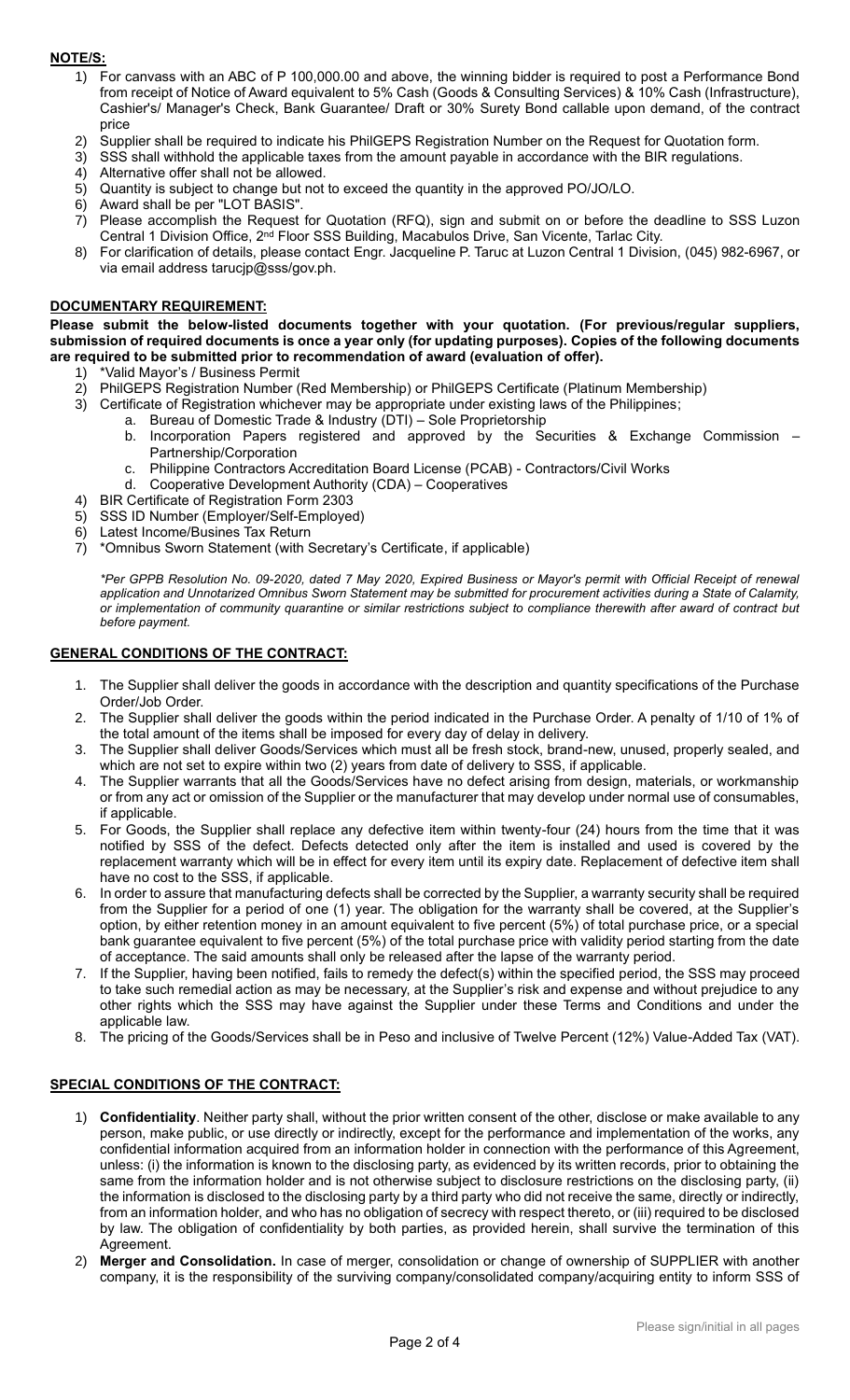the change in corporate structure/ownership. Failure to do so shall translate in such company assuming all liabilities of the acquired/merged company under this Agreement.

- 3) **Force Majeure**. SUPPLIER shall not be liable for forfeiture of its performance security, liquidated damages, or termination for default if and to the extent that SUPPLIER's delay in performance or other failure to perform its obligations under this Agreement is the result of a force majeure. For purposes of this Agreement the terms "force majeure" and "fortuitous event" may be used interchangeably. In this regard, a fortuitous event or force majeure shall be interpreted to mean an event which SUPPLIER could not have foreseen, or which though foreseen, was inevitable. It shall not include ordinary unfavorable weather conditions; and any other cause the effects of which could have been avoided with the exercise of reasonable diligence by SUPPLIER. Such events may include, but not limited to, acts of SSS in its sovereign capacity, wars or revolutions, fires, floods, epidemics, quarantine restrictions, and freight embargoes.
- 4) **Non-Assignment.** Neither party may assign the Contract in whole or in part without the consent of the other party.
- 5) **Waiver.** Failure by either party to insist upon the other the strict performance of any of the terms and conditions hereof shall not be deemed a relinquishment or waiver of any subsequent breach or default of the terms and conditions hereof, which can only be deemed made if expressed in writing and signed by its duly authorized representative. No such waiver shall be construed as modification of any of the provisions of this Agreement or as a waiver of any past or future default or breach hereof, except as expressly stated in such waiver.
- 6) **Cumulative Remedies.** Any and all remedies granted to the parties under the applicable laws and this Agreement shall be deemed cumulative and may, therefore, at the sole option and discretion, be availed of by the aggrieved party simultaneously, successively, or independently.
- 7) **No employer-employee Relationship.** It is expressly and manifestly understood and agreed upon that the employees of the SUPPLIER assigned to perform the PROJECT are not employees of SSS. Neither is there an employer-employee relationship between SSS and the SUPPLIER. This Agreement does not create an employeremployee relationship between SSS and the SUPPLIER including its personnel; that the PROJECT rendered by the personnel assigned by the SUPPLIER to SSS in the performance of its obligation under this Agreement do not represent government service and will not be credited as such; that its personnel assigned to SSS are not entitled to benefits enjoyed by SSS' officials and employees such as Personal Economic Relief Allowance (PERA), Representation and Transportation Allowance (RATA), ACA, etc.; that these personnel are not related within the third degree of consanguinity or affinity to the contracting officer and appointing authority of SSS; that they have not been previously dismissed from the government service by reason of an administrative case; that they have not reached the compulsory retirement age of sixty-five (65); and that they possess the education, experience and skills required to perform the job. The SUPPLIER hereby acknowledges that no authority has been given by SSS to hire any person as an employee of the latter. Any instruction given by SSS or any of its personnel to the SUPPLIER's employees are to be construed merely as a measure taken by the former to ensure and enhance the quality of PROJECT performed hereunder. The SUPPLIER shall, at all times, exercise supervision and control over its employees in the performance of its obligations under this Agreement.
- 8) **Partnership.** Nothing in this Agreement shall constitute a partnership between the parties. No party or its agents or employees shall be deemed to be the agent, employee or representative of any other party.
- 9) **Compliance with SS Law.** SUPPLIER shall report all its employees to SSS for coverage and their contributions, as well as all amortizations for salary/education/calamity and other SSS loans shall be updated. Should SUPPLIER fail to comply with its obligation under the provisions of the SS Law and Employees' Compensation Act, SSS shall have the authority to deduct any unpaid SS and EC contributions, salary, educational, emergency and/or calamity loan amortizations, employer's liability for damages, including interests and penalties from SUPPLIER's receivables under this Agreement. Further, prescription does not run against SSS for its failure to demand SS contributions or payments from SUPPLIER. Moreover, SUPPLIER shall forever hold in trust SS contributions or payments of its employees until the same is fully remitted to SSS.
- 10) **Compliance with Labor Laws.** SUPPLIER, as employer of the personnel assigned to undertake the PROJECT, shall comply with all its obligations under existing laws and their implementing rules and regulations on the payment of minimum wage, overtime pay, and other labor-related benefits as well as remittances or payment of the appropriate amount or contributions/payment (SSS, EC, Pag-IBIG, PhilHealth and taxes) with concerned government agencies/offices. It is agreed further, that prior to the release of any payment by SSS to SUPPLIER, its President or its duly authorized representative, shall submit a sworn statement that all moneys due to all the employees assigned to the PROJECT as well as benefits by law and other related labor legislation have been paid by SUPPLIER and that he/she assumed full responsibility thereof.
- 11) **Compliance with Tax Laws.** SUPPLIER shall, in compliance with tax laws, pay the applicable taxes in full and on time and shall regularly present to the SSS within the duration of this Agreement, tax clearance from the Bureau of Internal Revenue (BIR) as well as copy of its income and business tax returns duly stamped by the BIR and duly validated with the tax payments made thereon. Failure by SUPPLIER to comply with the foregoing shall entitle the SSS to suspend payment of the Contract Price.
- 12) **Liquidated Damages.** If SUPPLIER fails to satisfactorily deliver any or all of the Goods and/or to perform the Services within the period(s) specified in the PBD inclusive of duly granted time extensions if any, SSS shall, without prejudice to its other remedies under this Agreement and under the applicable law, deduct from the Contract Price, as liquidated damages, the applicable rate of one tenth (1/10) of one (1) percent of the cost of the unperformed portion for every day of delay until actual delivery or performance. Once the amount of liquidated damages reaches ten percent (10%), SSS may rescind or terminate this Agreement, without prejudice to other courses of action and remedies open to it.
- 13) **Hold Free and Harmless.** SUPPLIER agrees to defend, indemnify, and hold SSS free and harmless from any and all claims, damages, expenses, fines, penalties and/or liabilities of whatever nature and kind, whether in law or equity, that may arise by reason of the implementation of the Agreement. In addition, SUPPLIER agrees to indemnify SSS for any damage as a result of said implementation.
- 14) **Settlement of Disputes.** All actions and controversies that may arise from the Contract involving but not limited to demands for specific performance of the obligations as specified herein and/or in the interpretation of any provisions or clauses contained herein, shall, in the first instance, be settled within thirty (30) calendar days through amicable means, such as, but not limited to mutual discussion. Should the dispute remain unresolved by the end of the aforementioned period, the dispute shall be settled in accordance with applicable provisions of Republic Act No. 9285, otherwise known as the Alternative Dispute Resolution Act of 2004.
- 15) **Venue of Actions.** Any suit or proceeding arising out of relating to the contract shall be instituted in the appropriate court in Quezon City, parties hereto waiving any other venue.